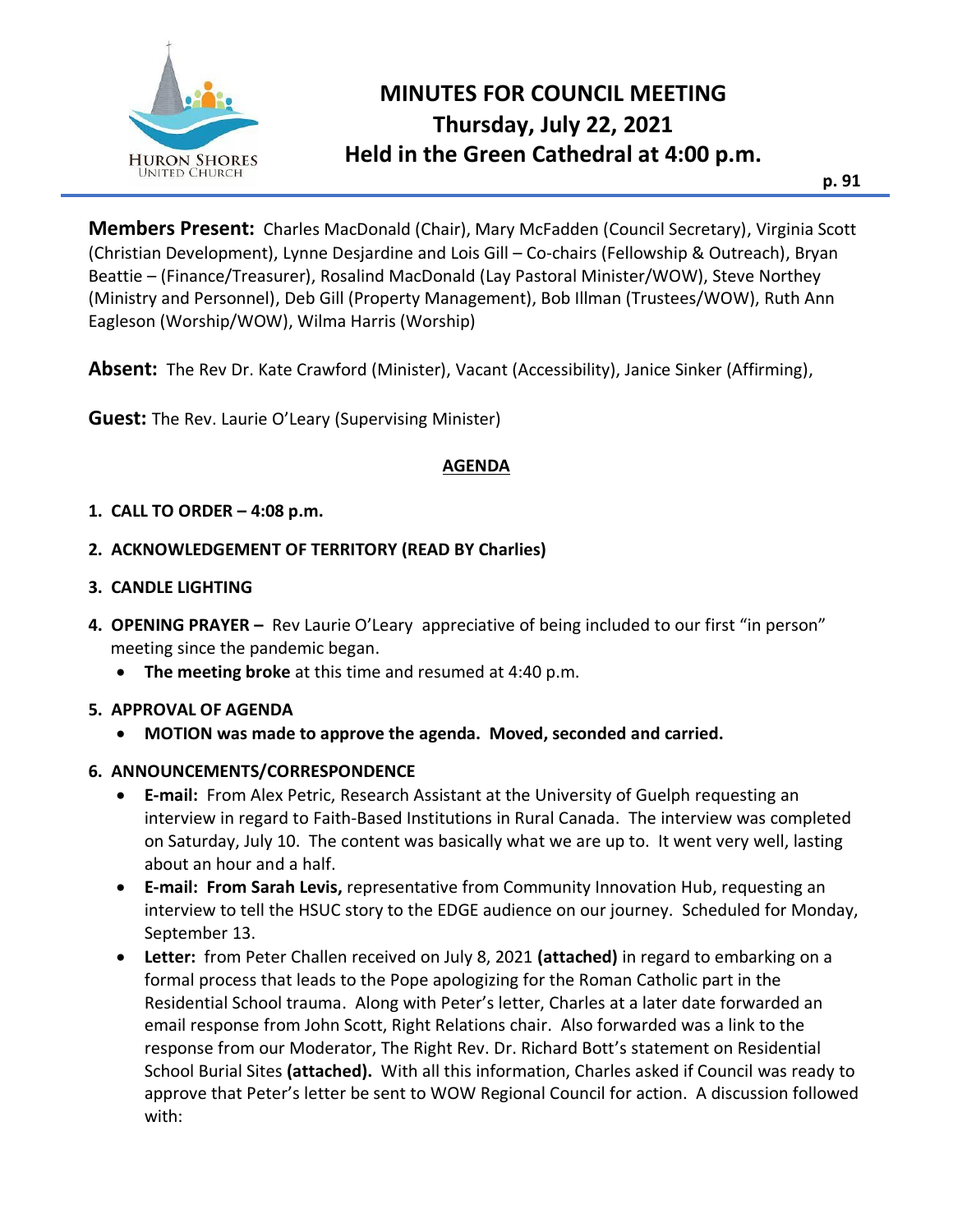## **6. ANNOUNCEMENTS/CORRESPONDENCE (cont'd)**

- Rev. Laurie offering advice and suggesting that the Right Relations Working Group meet with a representative/representatives from the local Indigenous community (Kettle and Stoney Point Nations) to get a feel of their thoughts on this letter.
- Charles suggested that we conduct a special Council meeting made up of: the RRWG , representatives from the Kettle and Stoney Point Nations, Peter Challen and Council members to discuss the content of the letter.
- Council agreed by consensus.

## **7. REVIEW & APPROVAL OF MINUTES**

- **MOTION was made to approve the Council meeting minutes of June 24, 2021 as amended. Moved, seconded and carried.**
	- **Corrections:**
		- **On page 83 under Finances, strike out the word Annual in "Special Annual Congregational Meeting".**
		- **On page 83 in COVID-19 UPDATE, last bullet, last line add "Declined at this time".**

## **8. BUSINESS ARISING – Bob Illman:** Security camaras still pending.

**9. COVID-19 UP-DATE – Charles MacDonald:** Now in Phase 3, which allows up to 25 to meet indoors. Need to follow all protocols – masks and three meters apart for meetings and services. On Sunday, July 25, an outdoor service will be conducted with 25 in attendance which will include the worship leader, approximately seven overseeing technology and the remainder have been invited. A sign-up sheet will be monitored.

## **10. TEAM REPORTS**

- **PROPERTY – Deb Gill:**
	- In the Team Reports, under Actions Pending, a correction was made in the spelling of perennial.
	- Commented how hard volunteers are working on the Community Living Room and how pleased she is with the progress.
	- Grateful for a possible donation of \$2,000 toward the CRL.
	- Parking letters as the parking situation has grown to be a real concern, these letters will be delivered by Deb to all the tenants in the apartments across the street on Queens Avenue. Towing cars away will be used as a last straw. The parking signs will be updated to reflect the new policy.
	- Indigenous art will be featured from different artist in the CLR. The wooden sign in the front of the building needs updating. It will be combined with local indigenous art. Plaque from the Historical Society will be placed in CLR Peace Garden.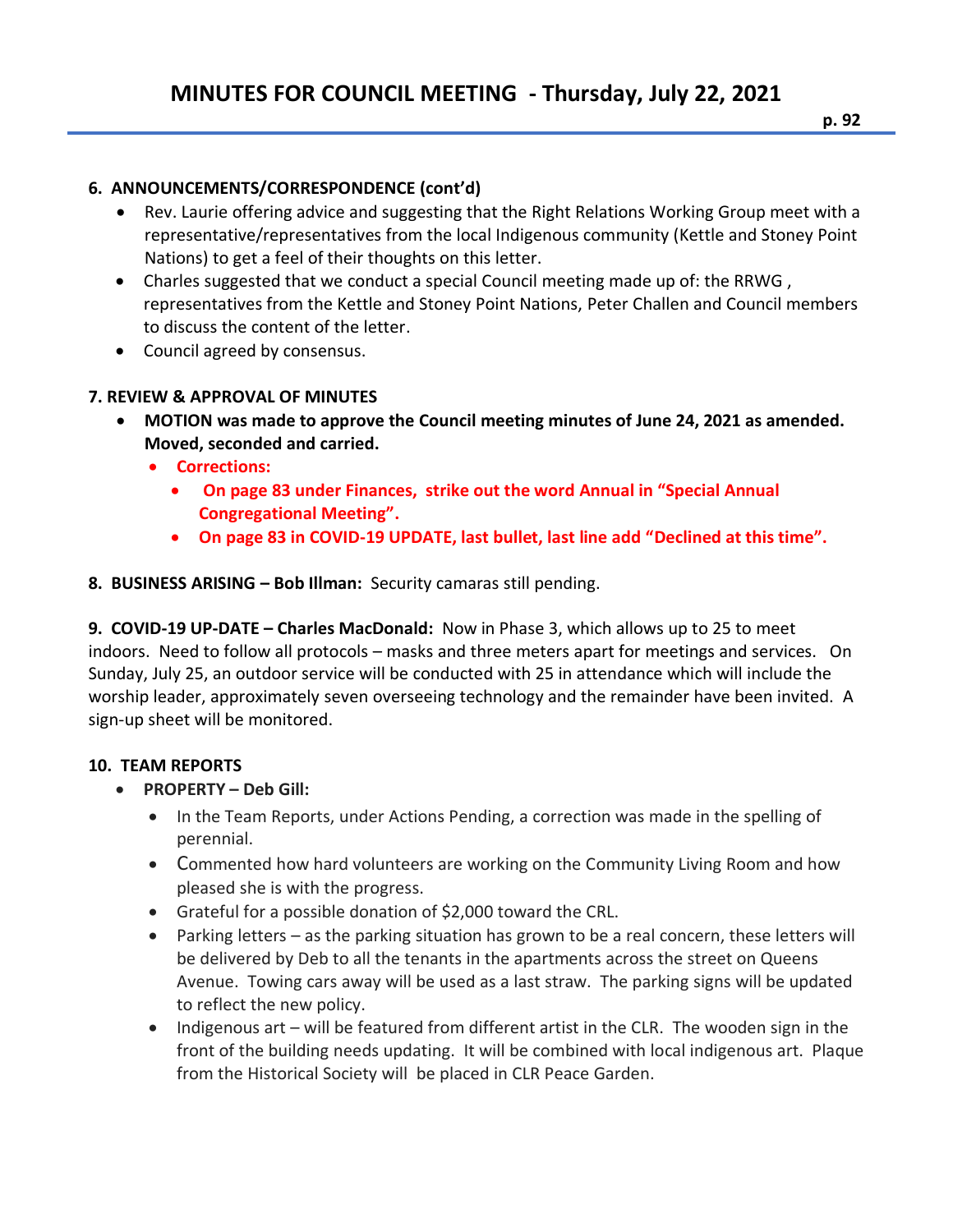## **MINUTES FOR COUNCIL MEETING - Thursday, July 22, 2021**

- **p. 93**
- **FINANCE – Bryan Beattie: Refer to Operating Summary – (attached)**
	- Contribution 10% down at same time. Due to financial update notice in Shorelines, June was better than May.
	- Grant from Federal Government a blessing.
	- It's been suggested that Sherrie Smith (bookkeeper) leave in the HST when receiving invoices and then submit for rebate at a later date. The funds would then be disbursed to the appropriate accounts.
	- A pie chart update will soon be in Shorelines.
- **LAY PASTORAL MINISTER – Rosalind MacDonald: No further report.**
- **AFFIRMING TEAM – Janice Sinker (absent)**
- **MINISTRY & PERSONNEL: Steve Northey: No further report.**
- **CHRISTIAN DEVELOPMENT – Virginia Scott: No further report.**
- **FELLOWSHIP & OUTREACH – Lynne Desjardine/Lois Gill – Co-Chair: No further report.**
- **WORSHIP REPORT – Ruth Ann Eagleson and Wilma Harris:** 
	- Welcome back ceremony for Rev. Kate is in planning stage.
	- Complimented Rosalind and Leslie Bella on the work toward "Worship by phone". An announcement will be in Shorelines with Leslie's photo.
- **SABATTICAL W.G – Charles MacDonald: No further report.**

**GRAND BEND PLACE – Bob Illman:** Today, Gus Karamountzos (with the Obisidan Group and overseeing the renovation of Chuck's Roadhouse, The Tenderspot and the Colonial Hotel/Gables and the construction of the Brenner House), spoke with Bob. In conversation, he asked if he could have a tour of our church. After going through, he commented to Bob that he'd be very interested in using our facility for certain functions.

#### **11. NEW BUSINESS**

- **Charles McDonald** received an email from an individual asking the cost of the security system and the shade sail for the Green Cathedral. Charles was asked which project he felt had the most priority. Not long after the email conversation, Charles received a phone call from this individual donating \$5,000 to cover the cost of installing the security system!
- **Deb Gill** is submitting a grant to cover the cost of the shade sail. If successful with the grant, the sail could be installed by next April.